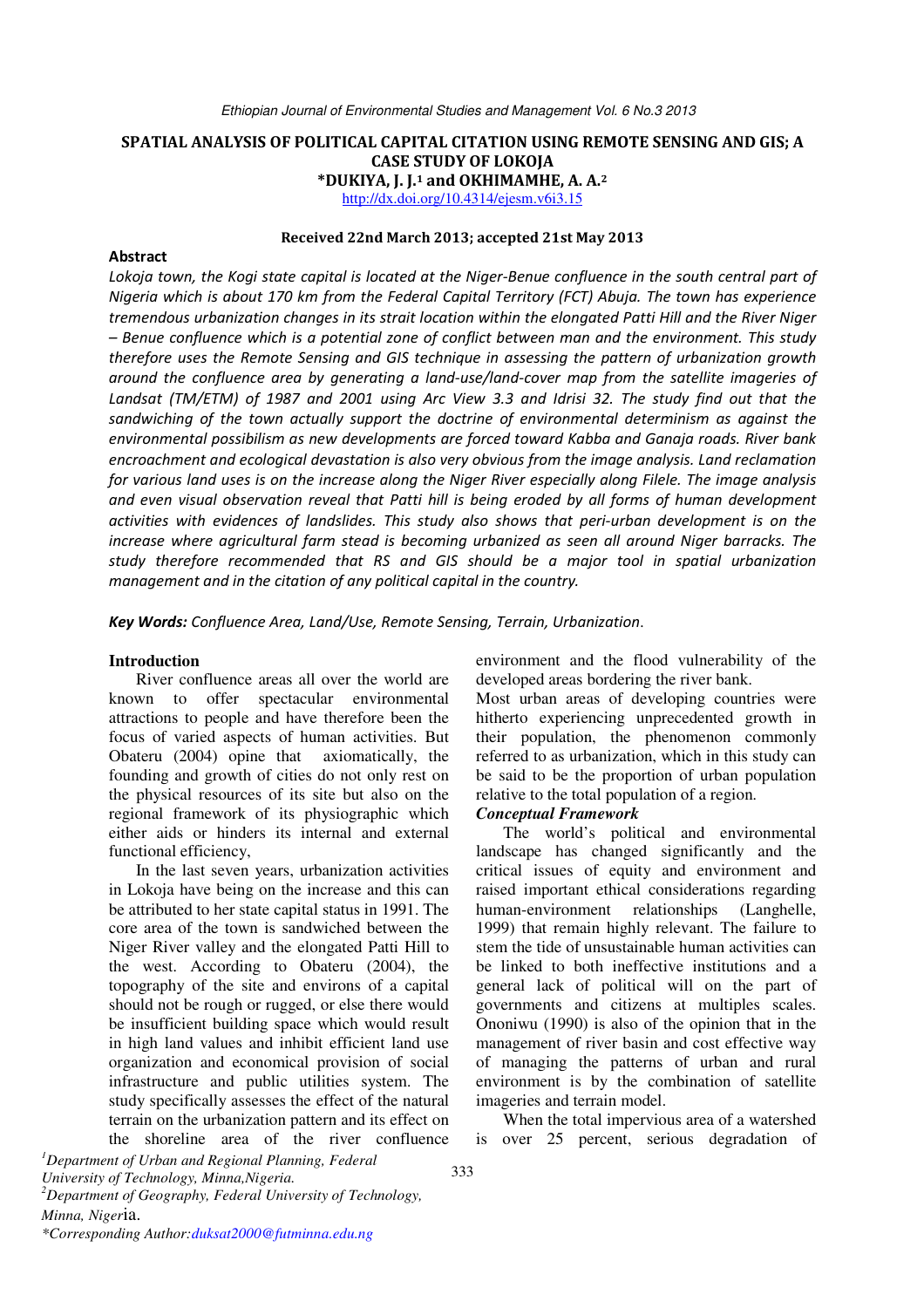Spatial Analysis of Political Capital Citation Using Remote Sensing*...................*Dukiya & Okhimamhe

downstream ecosystems is said to have occurred (Department of the Interior, University of Wisconsin, 2002). The total amount of impervious area varies by the type of development. In great lakes region (USA) also, two river conservation and management projects was carried out in which a GIS framework that was developed cooperatively by personnel at the University of Michigan, U.S. Geological Survey, and the Illinois, Michigan, and Wisconsin Departments of Natural Resources was used (USGS 2004a).

The location of Lokoja around the Niger-Benue and the high rate of urbanization has impacted greatly on the ecological setting of the river course which also leads to the resent disastrous flooding activities of October 2012.

# *Aim and Objectives of the Study*

The aim of this project is to assess the effect of physical environmental factors on Kogi State capital development at the Niger-Benue confluence area with a view of proffering a GIS based planning technique for managing the town through the following objectives.

- 1. Examine the major physical factors that seem to dictate the pattern of growth in the town,
- 2. examine and map out the land-use/land cover changes over the area,
- 3. examine the pattern of the urbanization growth and development of the town,
- 4. examine the environmental induced degradation with a view of proffering ways of mitigating environmental problems already created by the man- made developmental activities.

# *Study Area*

Lokoja the Kogi state capital is located on Latitude:  $07^{\circ}$  50'N and Longitude:  $06^{\circ}$  44'E and with a total land coverage of about 3179.7189 sq.km. The town is located at the River Niger-Benue confluence and is in the south central part of Nigeria. The town is about 170 km from the Federal Capital Territory (FCT), Figure.1 shows the location of the town in relation to the River Niger course.



Figure 1 Map of West Africa showing Lokoja the confluence town of Nigeria

#### *The people and occupation of the area*

Kogi state was created out of Kwara and Benue state in the year 1991, with her state capital

at Lokoja. This confluence town where River Niger and Benue meet used to be a local government headquarters that later transformed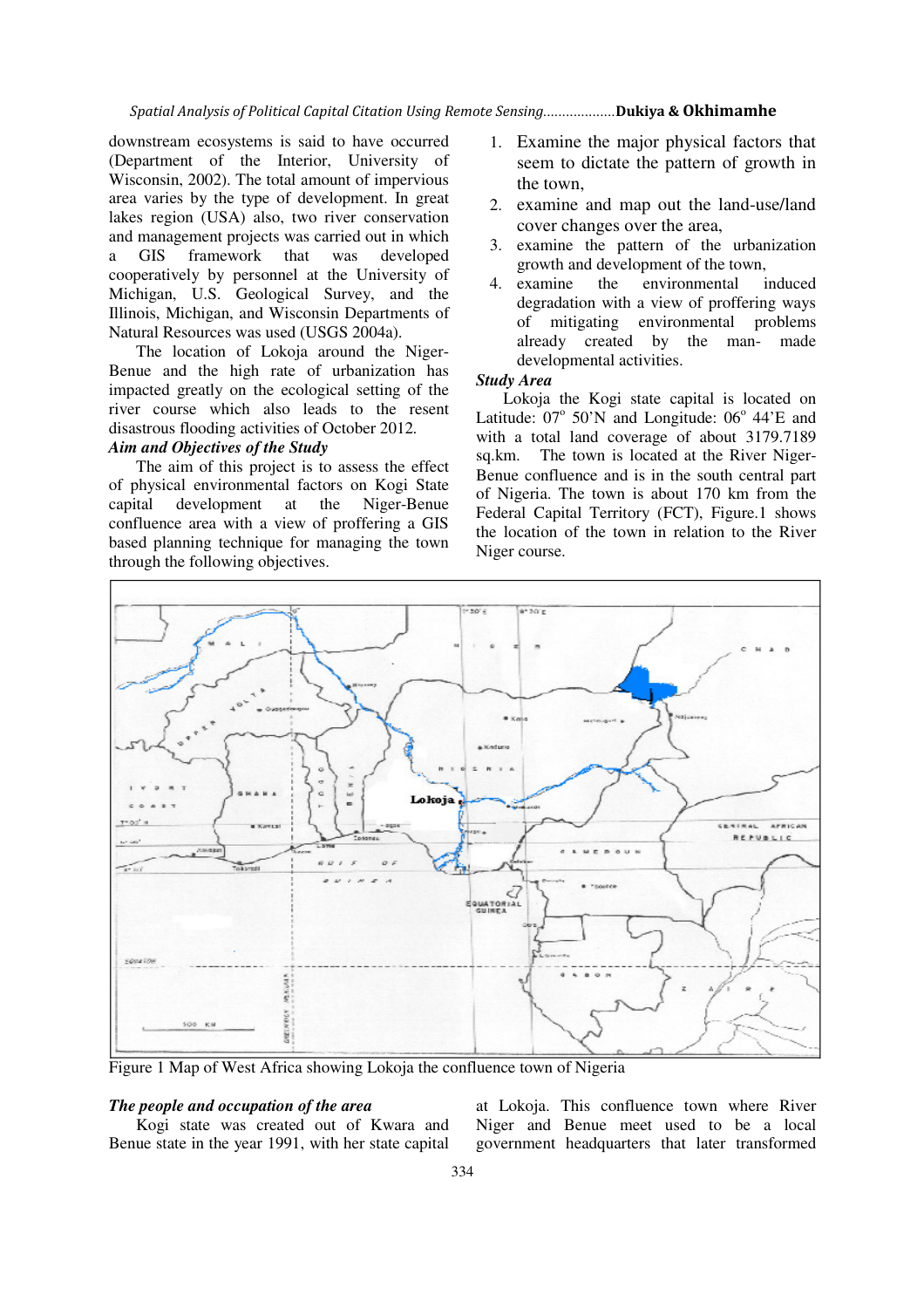into a state capital. It is therefore not for fun that vehicle plate numbers celebrate Kogi as the confluence state. This transformation has brought in a lot of changes to the town. In 1859 a British trading and missionary settlement was founded in Lokoja and by 1987, Lokoja had a population estimate of 45,600 while the 1991 population census, estimated was 82,483 with 15,741 households. The town used to be a regional distribution center for agricultural produce (chiefly cotton) and food-processing industries even before the nearby Ajaokuta iron ore mill.

The inhabitants of Lokoja are mainly multilingual and an average young boy has a fair comprehension of Hausa, Yoruba and Pidgin English. Most of the people from the east and central senatorial district of the state speaks Igala and Ebira respectively. Etymologist say, Lokoja is probably derived from a Yoruba phrase, 'Ilukojo' which is translated as the "collection of settlements". Kogi State has 21 local governments with numerous ethnic groups that are fully represented in the state headquarter which comprises of: the Bassa, the Nupes, the Oworo, the Ebiras, the Igala, the Okun and many others.

# *The Historical Background*

Historically, the famous British explorer Mungo Park is said to have visited Lokoja in 1775 and that other missionaries, notably Dr. Balfour Baike, subsequently followed his trail in discovering and re-discovering the settlement. The homes, offices and warehouses eventually put up by these explorers transformed Lokoja from a village into a bustling commercial town of that era. The town was re-discovered by William Balfour who was a British consul of the interior in 1860. In 1868 the consulate was abolished and the settlement was left wholly to commercial interests. In 1879 Sir George Dashwood Taubman formed the Royal Niger Company, and in 1886 the company made Lokoja its military centre, and on the transfer of the company's territories to the Crown it remained for a time the capital of Northern Nigeria. In 1902 the political capital of the protectorate was shifted to Zungeru in the province of Zaria, but Lokoja remains the commercial centre. In the absence of any central native authority the province is entirely dependent for administration upon British initiative. It was divided into four administrative divisions, the British and native courts of justice were also established. It is here that Sir Frederick Lugard was sworn in as the first Governor of the Northern

Protectorate. Although treaties were signed with traditional rulers from far north such as Sokoto by 1885, actual British control was confined to the coastal area and the immediate vicinity of Lokoja until 1900. The Royal Niger Company had access to the territory from Lokoja extending along the Niger and Benue rivers above their confluence. After the colonial administration had pulled out from the town, Lokoja lapsed into obscurity for several decades. But this historic settlement has been regaining her socio-political status since August 27, 1991 when it was made the capital of Kogi State (Maurice 2005*).* 

### *Urbanization Trend in Lokoja*

The growth of Lokoja can actually be traced back to the exploration work of Mungo Park who started exploration of River Niger in 1775. And his work was consolidated by William Baikie in 1854 by the establishment of a permanent model farm centre and transitional trading activities for colonial European firms in 1860s which then attracted other immigrants. Also in 1904, the town was made the headquarters of the then Northern protectorate before the headquarter ship was transferred to Zungeru and finally to Kaduna.

Lokoja, the confluence town of Nigeria has experienced tremendous changes spatially and socio-economically since it has been made the state capital of Kogi State, see table 1 for the phases of growth of the town. The amalgamation of some parts of former Benue and Kwara states to form the present Kogi State actually attracted over 20,000 civil servants excluding their dependants into Lokoja town within a period of less than five (5) years. Many other self employed people and private organizations also migrated into the town in search of exploitable economic opportunities. In fact, the town is believed to have a population growth rate of about 6.0% within the first few years of the state creation.

### *Urbanization Impacts on Aquatic Resources*

The unintended results of development attributable to increases in total impervious area in the built up town and cities include:

- I. Reduction in natural storage and retention of rain and snowmelt
- II. Increases in direct, often polluted, overland runoff into surface watercourses
- III. Reduction in river base flows and groundwater recharge
- IV. Accelerated riverbank erosion and sedimentation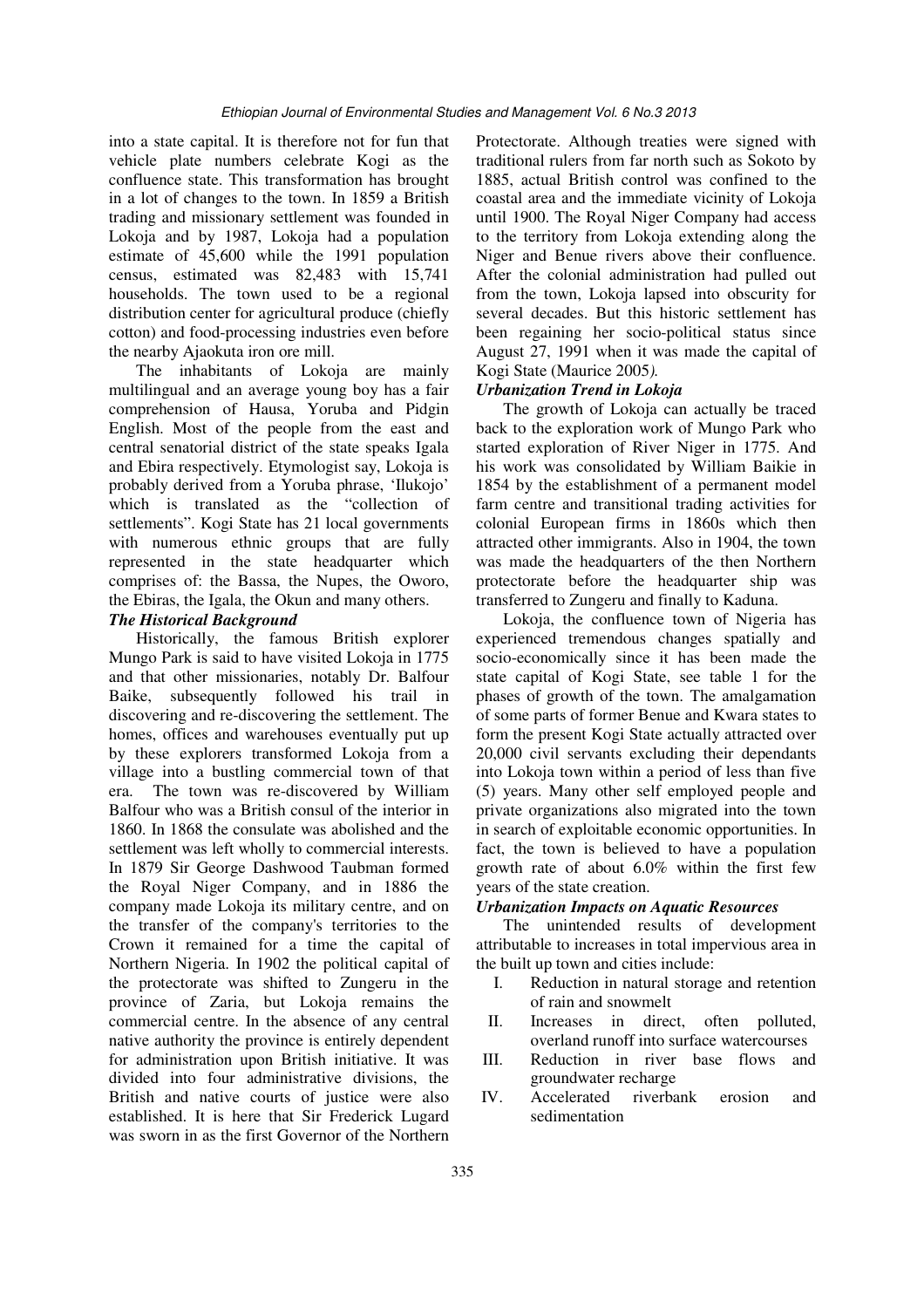- V. Increases in river channel width and reduction in average water depth
- VI. Increases in magnitude and frequency of flooding
- VII. Increased scouring of bottom substrates and reduction in habitat for fish and fish food organisms
- VIII. Elevated stream temperatures
- IX. Loss of fish production and changes in fish species composition

Many landslides or flooding disasters are closely linked to rapid and unchecked urbanization which forces low-income families to settle on the slopes of steep hillsides or ravines, or along the banks of flood-prone rivers. When the total impervious area of a watershed is over 25 percent, serious degradation of downstream ecosystems has occurred (Department of the Interior, University of Wisconsin, 2002). The total amount of impervious area varies by the type of development. Studies have indicated the following range of values for the percentage of impervious area, based on the type of development:

- I. High-density single family, multiple family, and high-rise residential: 30–65 percent
- II. Schools and institutional use: 35–39 percent
- III. Industrial: 70 percent
- IV. General commercial (office parks, strip malls, shopping centers): 70–90 percent
- V. Downtown commercial: >95 percent

Many landslide victims in urban areas have been impoverished due to sites failure rather than their houses. As population continues to grow, settlements spread to marginal and even unsafe areas. The rural-urban dichotomy by Umberto Di Giorgi, (1977) in his article titled 'Why Poor People Stay Poor' strongly maintains that the most important class struggle in the poor countries is not between capital and labour, or national and foreign interests, but between rural and urban classes. Undoubtedly, various objections could be made to this theory. For example, it might be considered that, in the last analysis, the conflict pinpointed by Lipton is closely linked with the conflict between capital and labour.

## **Methodological approach**

For this study, after the selection and defining of the study area in term of spatial area, three major sources of data sets were identified, that is, ancillary data, satellite data, and ground truthing information. The satellite data acquired for this study are the Landsat TM and the Nigeria Sat 1which was subjected to Digital image processing and analysis. While under the spatial data, the direct field observation and measurement were carried out on the developmental activities within the area. The secondary (ancillary) data sources acquired include; the topographical maps used for study are the Lokoja sheet no. 147 NW and 147 SW.

# *Field data collection and ground truthing*

Ground reference data for training statistic and accuracy assessment were obtained through field observations. According to Lilles and and Kiefer (1987), field data collections (ground truthing) include image reading and measurement. Image reading is the identification of features using interpretation elements such as tone, pattern, shape, location or size. While image measurement deals with the extraction of numerical data by dimensioning identified ground reference features within the study area. And for the geo-referencing, Geographical Positioning System (GPS) Gacium 76 model and a Digital camera with zoom lenses were used to select major reference points within the town. The three Remote Sensing and GIS software used in the study are Arc View 3.3 and Idrisi 3.2. Arc View is more amenable in image manipulation than in Idrisi software, Ojigi, (2005). *Remote sensing and GIS analysis of development pattern in the area.*

The two Landsat (TM and ETM) images acquired for this study were taking in 1987 and 2001 in order to carryout change detection and the assessment of the urbanization pattern around the confluence area. Fig.2 and 3 shows the original imageries that were windowed from the two image full scenes. The variation in colouration of the images can be attributed to the time of imaging and the difference in payload.

# *The urban land/use – land/cover mapping and development pattern in the town*

The unsupervised image classification of Landsat TM (1987) of this study area reveals that 20.16% of the total land is bare while 5.80% were built up. The bare surfaces in this image is high because the image was taken in December  $21<sup>st</sup>$ which is a dry season period when most part of the area had been subjected to bush burning. The hilly part of the area and the rivers (confluence area) covered about 23.05% and 5.34% respectively. While the vegetal areas was about 38.70 % and the sand bars covered as much as 6.95 % of the total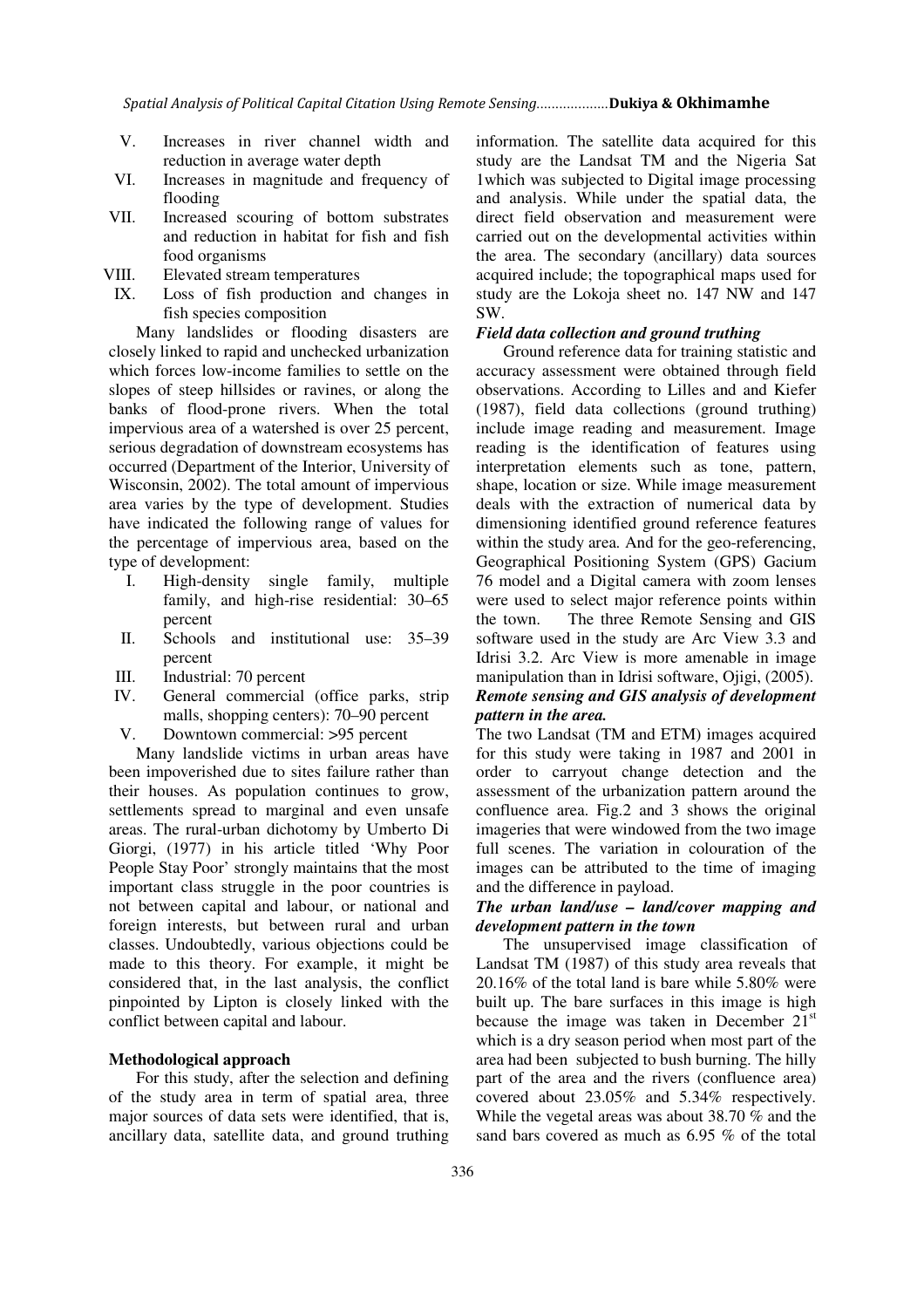land due to the silting nature of the river especially the Benue rive, see table. 2 for the 1987 and 2001 classified image.

The built up areas almost double in size with an additional area of 986.97 hectares, while the bare surfaces reduced by 1272 hectares. The reduction in the bare surfaces can be attributed to the variation in season, that is the dry season image of 1987 and the wet season image of 2001 which can also be explained off by the increase in the vegetation cover of about 3875.69 hectares. The river course also increases in width rather than volume due to bank erosion and depositional activities around this confluence area. The hills and the sand bars decreased in size by 362.51 and 352.68 hectares respectively due to human activities that is most noticeable on Patti hill.

## **Findings**

Generally, an empirical study like this should highlight a number of observations from the field observation to the laboratory analysis and interpretation of results. Therefore the following major challenging issues were found out in the course of the study.

- i. That spatial development are presently spreading toward Kabba and Ganaja roads as shown in most of the figures in this work.
- ii. Land reclamation for various types of land use is on the increase along the Niger River especially in the current dualization of Filele road (Ibro market road).
- iii. The image analysis and even visual observation reveal that Patti hill is being taken over by all forms of human development especially residential. The eastern side of Patti hill is subjected to slope failure year in year out due to human development.
- iv. The aquatic eco-system within the river course and islands are given way to different dry season farming and other related activities.
- v. There is general expurgation of many first and second order river channels which under natural conditions, played major role in keeping both sediment and runoff among many small channels which also plays its part in delaying movement of flood peak.
- vi. Development activities around the catchment areas of River Mimi have changed the river regime and the shape of the river course.

#### **Conclusion**

Conclusively, it is obvious that the unique nature of this confluence area continually attracts the sitting of political seats in this town even after the departure of the colonial masters. But the enclosed nature of the town within the Patti ridge and the Niger River coupled with the influx of people to the state capital that causes the scramble and partitioning of finite land which brought about the encroachment problems in the town.

# **Recommendations**

This study has so far demonstrate some of the potentials of RS and GIS technology in assessing the spatial pattern of urbanization in Lokoja on the confluence environment and therefore gives the following suggestions to ameliorate the obvious latent problems in the area:

The government of Kogi State should call a "spade-a-spade" and relocate all the major government activities to the new secretariat area.

The government should create more enabling environment for stringent implementation of the development control laws in the state particularly with the new master plan in place.

Apart from relocating the major governmental offices to the western side of Patti hill, the new market and other major commercial centres should be relocated to the same area in order to reduce the land use pressure at the core areas of the town.

Patti hill needs to be protected by stringent laws that can discourage all forms of terrace development activities on the slope to reduce the frequent occurrences of landslide.

Human capacity building in the area of RS and GIS should be one of the states priorities if the state capital environment is to be sustained. Development plans should be prepared ahead of land vendors in order to prevent haphazard development that is common in peri-urban areas.

### **References**

Ferreira, J. and Wiggins, L. (1993). Computing Technology for Land Use and Regional Planning, in R. E. Klosterman and S. P French (Editors) *Third International Conference on Computers in Urban Planning and Urban Management*, Georgia Institute of Technology, Atlanta, GA, pp. 285.

Lillesand, T.M, and Kefers, R.W, (1987*). Remote Sensing and Image Interpretation*, 2nd Edition, John Wiley & sons Inc, London and New York, p.721

Langhelle, O., 1999. Sustainable development: exploring the ethics of Our Common Future.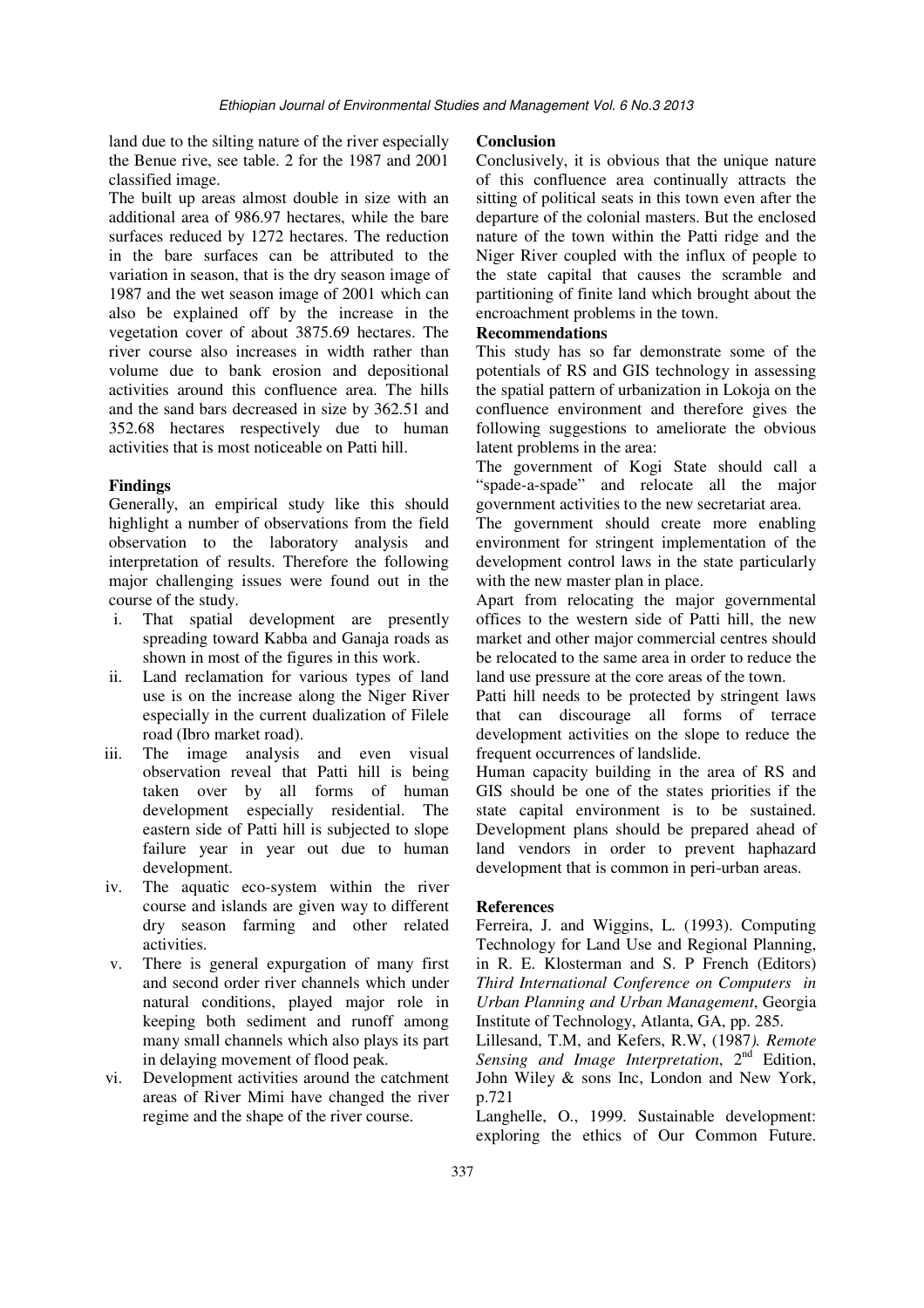Spatial Analysis of Political Capital Citation Using Remote Sensing*...................*Dukiya & Okhimamhe

International Political Science Review 20 (2), 129 – 149.

Maurice A. (2005)'Hot Lokoja has its cool shades too', in *The Sun News Online,* Thursday, March 17

Obateru (2004). The Genesis And Future of Abuja. Penthouse publications (Nig.), first edition, pp 11, 22-37.

Ojigi, M.L, (2005). Digital Terrain Modeling and Drainage Analysis of the northern part of Abuja phase ii Development area, using Geospatial Techniques. A PhD thesis in the Department of Geography Remote Sensing Unit of Federal University of Technology, Minna, Nigeria. Pp115- 141.

Ononiwu, U, (1990). Effective management of River Basin by the use of Spot Imagery', in the  $1<sup>st</sup>$ Biennial National Hydrology symp.Pro. of the Nigerian National Committee for the Int. Hydrological Programme (IHP) in Maiduguri, P129-148.

U.S. Geological Survey (USGS), Department of the Interior. 2004a. The Effects Of Urbanization on Water Quality: Urban Runoff. Washington D.C.: USGS .



Figure 2 lokoja Town on LANDSAT (TM BANDS 2, 4, 5) IN 1987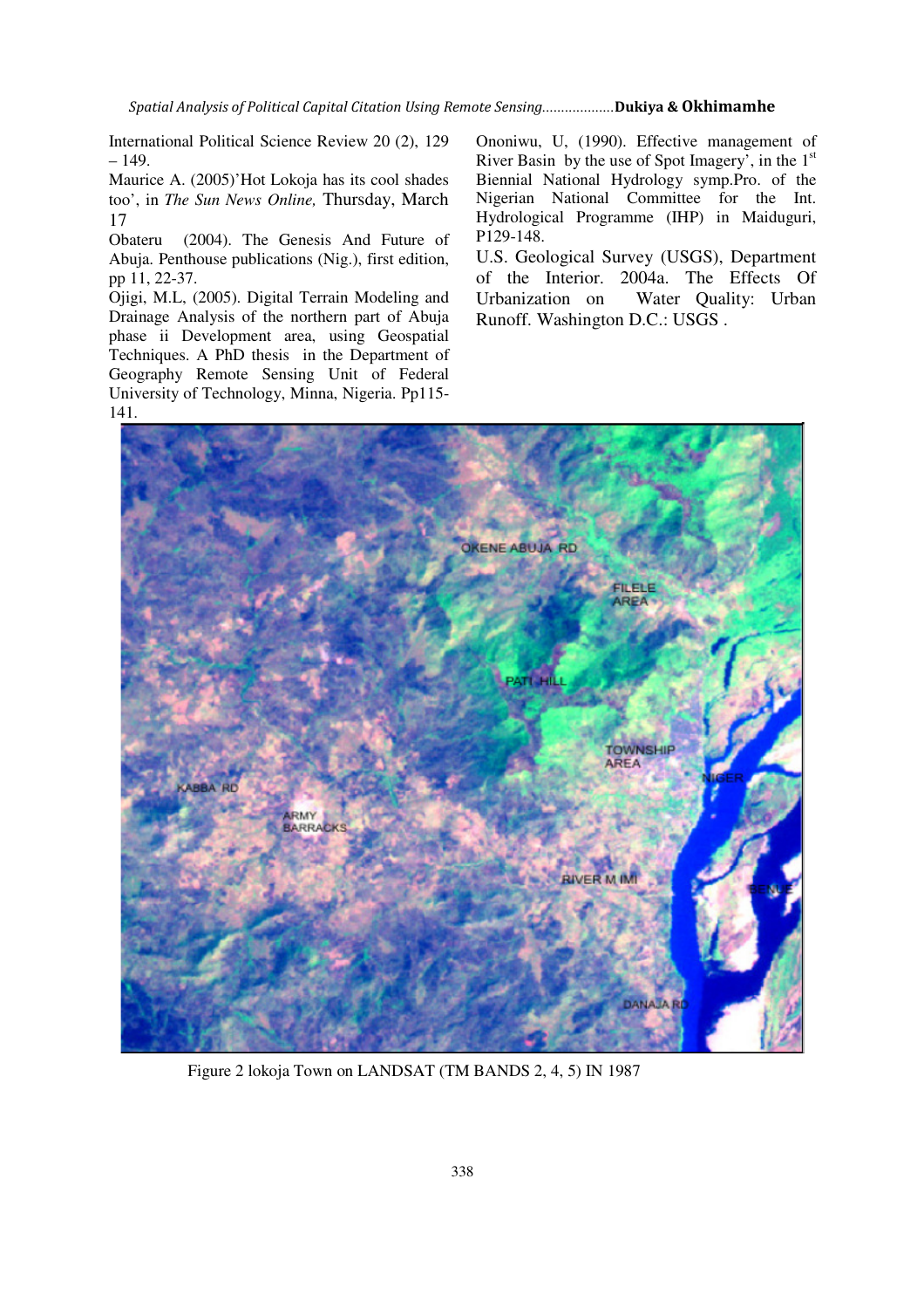

Figure 3 Lokoja Town on Landsat (TM Bands 2, 4, 5) in 2001

| SΝ            | Land uses            | Hectares (1987)     | Hectares (2001)     | Changes $+/-$               |
|---------------|----------------------|---------------------|---------------------|-----------------------------|
|               | <b>Settlements</b>   | 1606.87             | 2593.84             | $986.97 (+)$                |
| $\mathcal{L}$ | <b>Bare Surfaces</b> | 5583.16             | 1355.16             | $1272(-)$                   |
| 3<br>4        | Vegetation<br>River  | 10714.31<br>1477.16 | 14590.93<br>1556.76 | $3875.69 (+)$<br>$79.44(+)$ |
| 5             | <b>Hills</b>         | 6382.42             | 6019.91             | $362.51(-)$                 |
| 6             | <b>Sand Bars</b>     | 1923.08             | 1570.4              | $352.68(-)$                 |
|               | Total                | 27687               | 27687               |                             |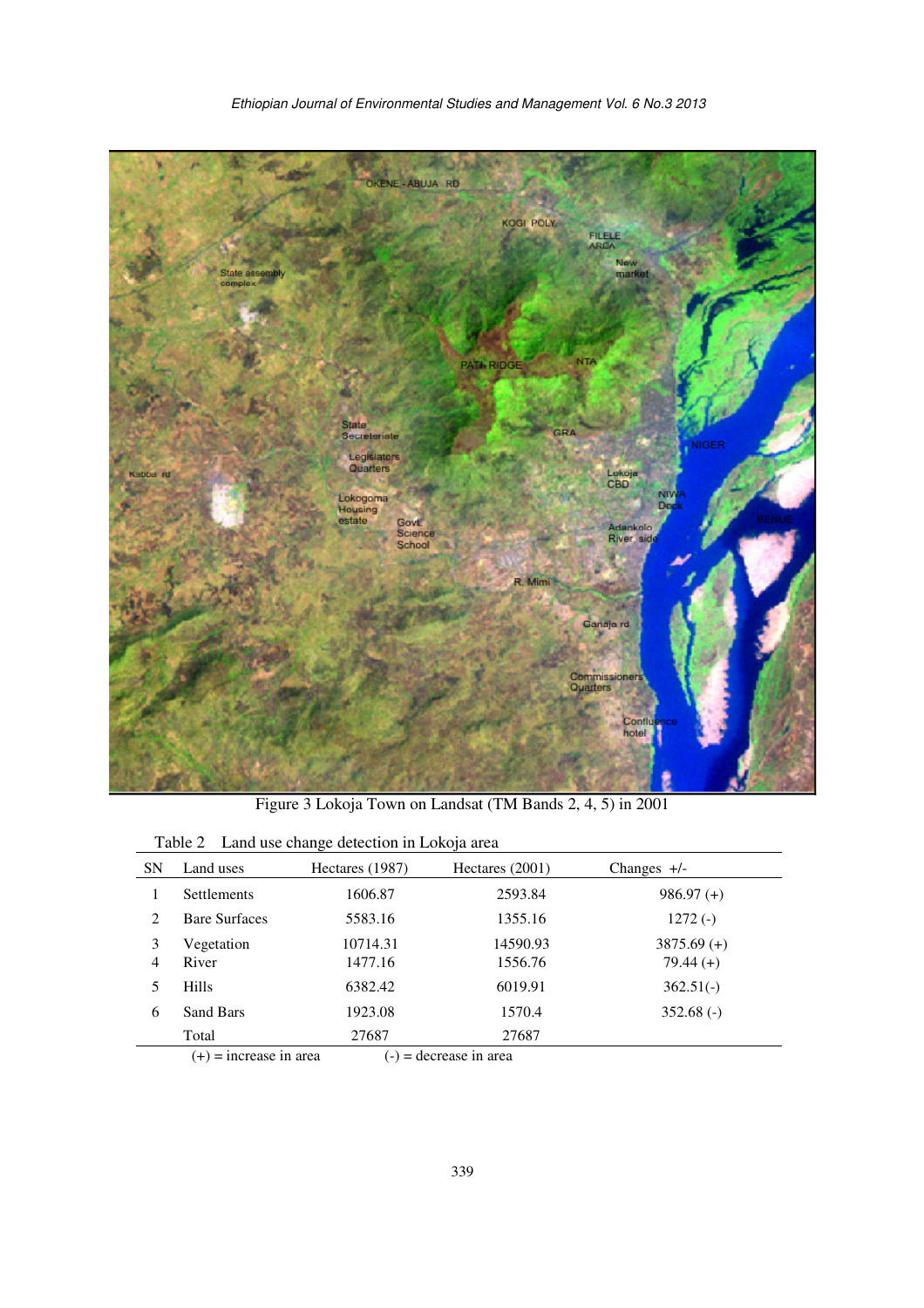Spatial Analysis of Political Capital Citation Using Remote Sensing*...................*Dukiya & Okhimamhe



Figure 4 Land use/Land cover change line graph of Lokoja town between 1987 and 2001



Figure 5 Land use classification of Lokoja area on Landsat image 1987